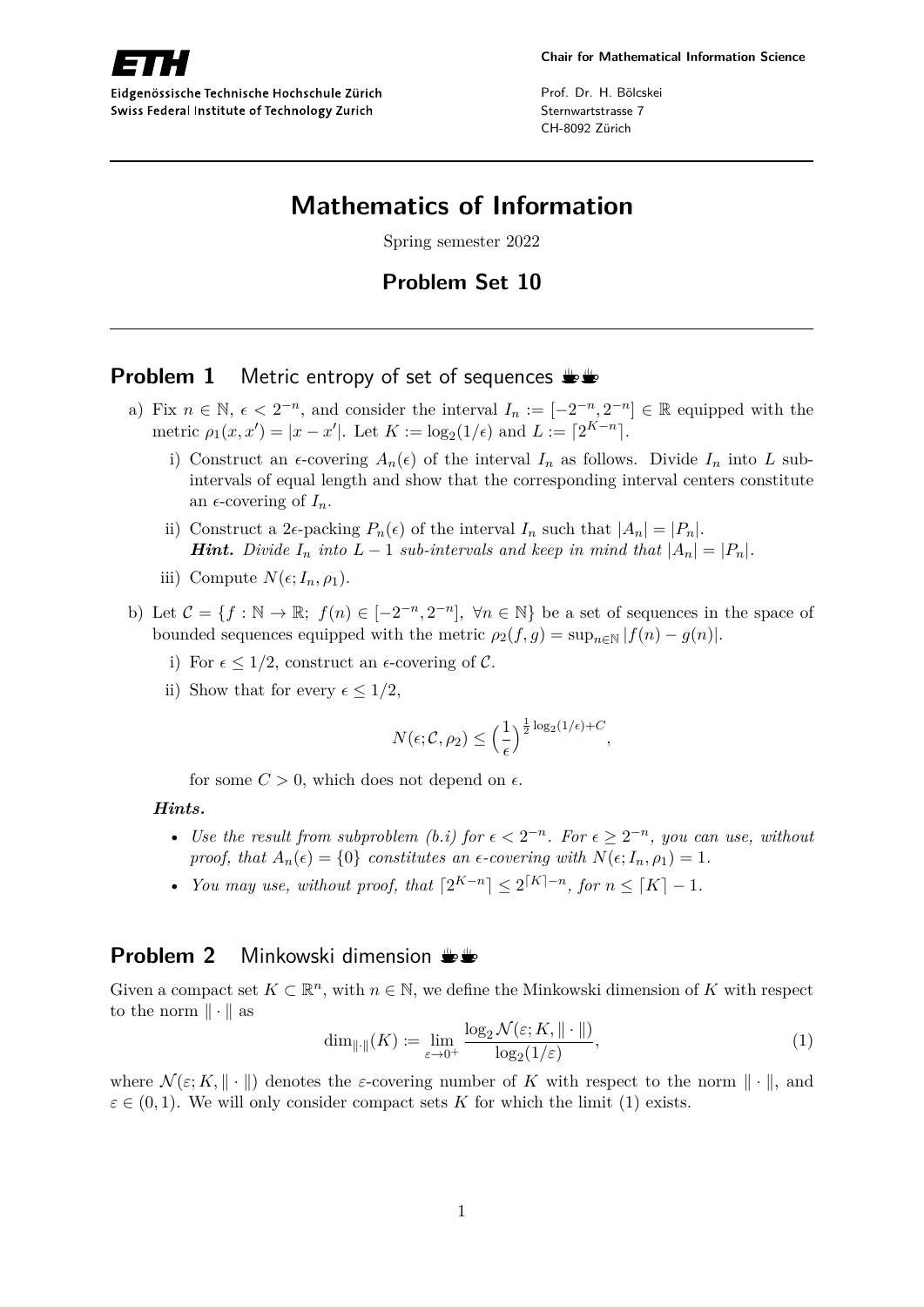a) i) Fix  $x \in \mathbb{R}^n$  and show that

$$
||x||_2 \le ||x||_1 \le \sqrt{n} ||x||_2,
$$

where  $\|\cdot\|_1$  and  $\|\cdot\|_2$  are the usual 1- and 2-norm, respectively.

ii) Show that the result in  $(a)(i)$  implies the following inequalities between the corresponding *ε*-covering numbers

$$
\mathcal{N}(\varepsilon; K, \|\cdot\|_2) \le \mathcal{N}(\varepsilon; K, \|\cdot\|_1) \le \mathcal{N}(\varepsilon/\sqrt{n}; K, \|\cdot\|_2). \tag{2}
$$

iii) Deduce from (2) that

$$
\dim_{\|\cdot\|_1}(K) = \dim_{\|\cdot\|_2}(K).
$$

iv) Show that the Minkowski dimension of *K* is independent of the choice of the norm on  $\mathbb{R}^n$ , i.e., given two norms  $\|\cdot\|$  and  $\|\cdot\|'$  on  $\mathbb{R}^n$ , we have

$$
\dim_{\|\cdot\|}(K) = \dim_{\|\cdot\|'}(K).
$$

We will denote this common quantity by  $\dim(K)$ , without subscript, hereafter and refer to it simply as "the Minkowski dimension".

*Hint: Use the equivalence of norms in finite dimensions*.

b) i) Given a norm  $\|\cdot\|$  on  $\mathbb{R}^n$ , prove that the Minkowski dimension of the ball  $B_{\|\cdot\|}(0,R)$ (with respect to the norm  $\|\cdot\|$ ) centered at the origin and of radius  $R > 0$  satisfies  $\dim(B_{\|\cdot\|}(0,R)) = n$ , where the unsubscripted quantity  $\dim(\cdot)$  is as defined in subproblem (a)(iv).

*Hint: First prove the result in the case R* = 1 *using the relation between metric entropy and the volume ratio (cf. Handout). Then argue, for general*  $R > 0$ , *that dim*( $B_{\|\cdot\|}(0,R)$ ) =  $dim(B_{\|\cdot\|}(0,1))$ *, using, without proof, the scaling relation*  $\mathcal{N}(\varepsilon; B_{\|\cdot\|}(0,1), \|\cdot\|) = \mathcal{N}(R\varepsilon; B_{\|\cdot\|}(0,R), \|\cdot\|)$ *, for all*  $\varepsilon > 0$ *.* 

ii) Show that the Minkowski dimension of every compact set  $K \subset \mathbb{R}^n$  is bounded according to dim $(K) \leq n$ .

*Hint: Use the result from subproblem (b)(i).*

iii) Provide an example of a compact set  $K \subset \mathbb{R}^n$  with  $\dim(K) < n$ .

### **Problem 3** Metric entropy scaling of Lipschitz functions

Consider the following class of functions

$$
\mathcal{F}_L[a, b] := \{ f : [a, b] \to \mathbb{R} \mid f(a) = 0, \text{ and } |f(x) - f(x')| \le L|x - x'|, \ \forall x, x' \in [a, b] \}.
$$

Further let

$$
||f||_{\infty} := \sup_{x \in [a,b]} |f(x)|
$$

be the sup norm on  $\mathcal{F}_L[a, b]$  and  $\rho_\infty(f, g) := ||f - g||_\infty$  the metric it induces. (Note that we restrict to Lipschitz functions that satisfy  $f(a) = 0$  in order to ensure compactness.)

The goal of this session is to prove that the metric entropy scaling of this function class is given by

$$
\log_2 N(\epsilon; \mathcal{F}_L[a, b], \rho_\infty) \sim \frac{(b-a)L}{\epsilon}, \quad \text{for } \epsilon \to 0.
$$
 (3)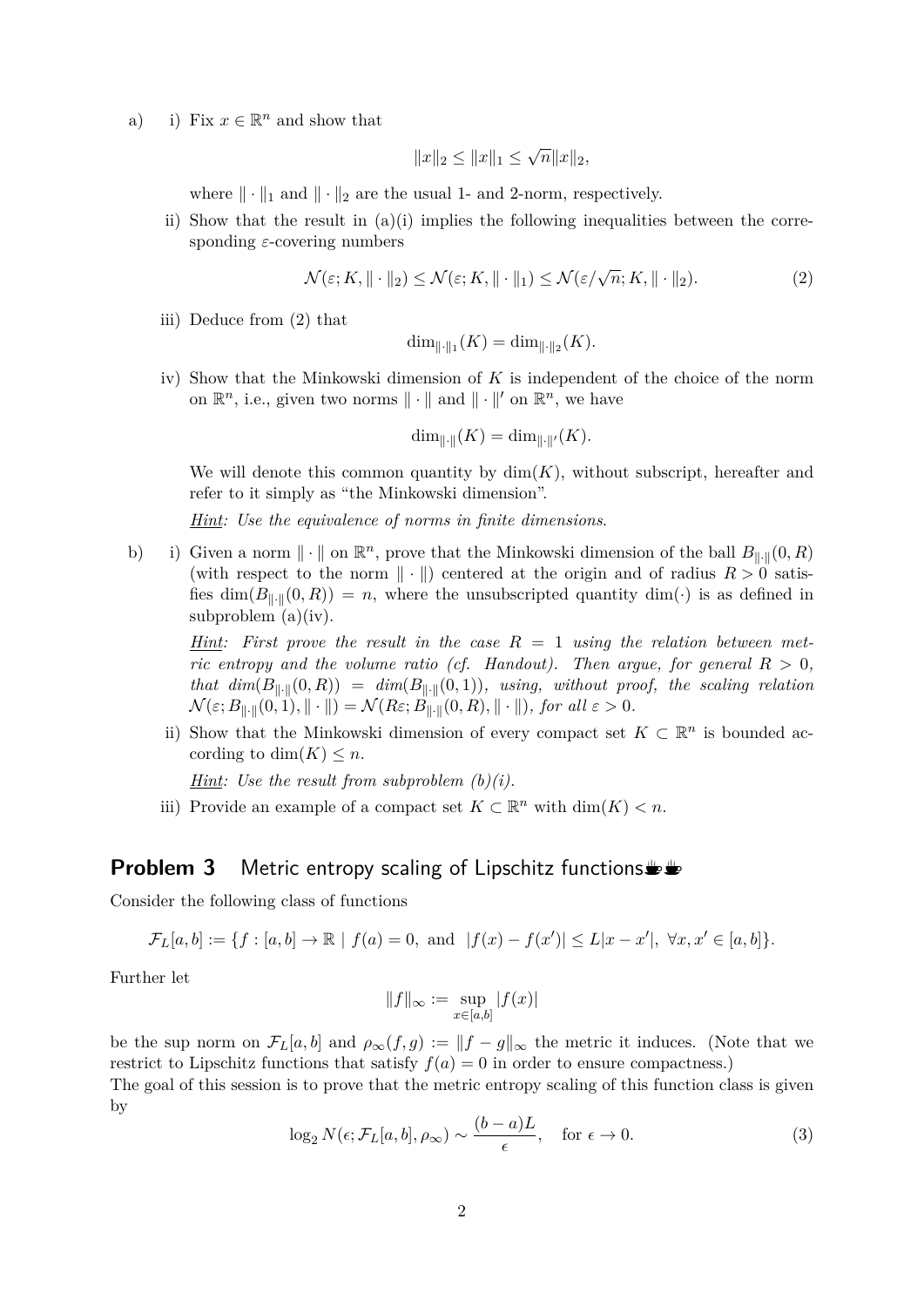In order to do so, solve the following problems.

a) *Prove Lemma 1.*

**Definition 1** *Let*  $(X, \rho_X)$  *and*  $(Y, \rho_Y)$  *be metric spaces. A mapping*  $i: X \to Y$  *is called an isometry if*  $\rho_Y(i(x), i(x')) = \rho_X(x, x')$  *for all*  $x, x' \in X$ *. A bijective isometry is called isometric isomorphism.*

**Lemma 1** Let  $(X, \rho_X)$  and  $(Y, \rho_Y)$  be metric spaces and assume that there exists an iso*metric isomorphism*  $i: X \rightarrow Y$ *. Then* 

$$
N(\epsilon; X, \rho_X) = N(\epsilon; Y, \rho_Y).
$$

Hint. Show that  $\{x_1, \ldots, x_n\}$  is a covering of *X* if and only if  $\{i(x_1), \ldots, i(x_n)\}$  is a covering of *Y* .

b) Let  $\Delta := (b - a)L$  and consider the mapping

$$
i\colon \mathcal{F}_L[a,b] \to \mathcal{F}_1[0,\Delta]
$$

$$
f \mapsto i(f),
$$

where  $[i(f)](x) = f(\frac{x}{L} + a)$ . *Show that i is an isometric isomorphism.*

- c) *Combine the above to establish that*  $N(\epsilon; \mathcal{F}_L[a, b], \rho_\infty) = N(\epsilon; \mathcal{F}_1[0, \Delta], \rho_\infty)$ .
- d) Let  $\epsilon > 0$  with  $\Delta/\epsilon \in \mathbb{N}$ . Let  $n := \frac{\Delta}{\epsilon}$  and  $t_k := k\epsilon$  for  $k \in \{0, \ldots, n\}$ . We can partition the interval  $[0, \Delta]$  into the *n* segments

$$
I_k := [t_{k-1}, t_k], \quad k \in \{1, \ldots, n\}.
$$

Consider now the following set of continuous piecewise linear functions, which are zero on the segment  $I_1$  and on each of the segments  $I_k$ ,  $k \geq 2$ , have a slope of either 1 or -1. (See Figure 1 for an illustration).

$$
S_{\epsilon} := \{ \varphi \in C([0, \Delta]) \colon \varphi \Big|_{I_1} = 0 \text{ and}
$$
  

$$
\exists (b_2, \dots, b_n) \in \{-1, 1\}^{n-1} \colon \forall k \in \{2, \dots, n\} \colon (\varphi \Big|_{I_k})'(x) = b_k \}.
$$

*Show that*  $S_{\epsilon}$  *constitutes an*  $\epsilon$ -covering of the set  $\mathcal{F}_1[0,\Delta]$ *, and determine*  $|S_{\epsilon}|$ *.* 

- e) Let  $\epsilon > 0$  (not necessarily with  $\Delta/\epsilon \in \mathbb{N}$ ). *Show that*  $N(\epsilon; \mathcal{F}_1[0,\Delta], \rho_\infty) \leq 2^{\frac{\Delta}{\epsilon}}$ . Hint. Show and use that, in general,  $N(\epsilon; X, \rho) \leq N(\epsilon'; X, \rho)$  if  $\epsilon \geq \epsilon'$ .
- f) Use the approach from d) but with  $n = \lceil \frac{\Delta}{\epsilon} \rceil$  $\frac{\Delta}{\epsilon}$ ] – 1 *to construct a* 2 $\epsilon$ -packing of  $\mathcal{F}_1[0,\Delta]$ , and show that  $M(2\epsilon; \mathcal{F}_1[0,\Delta], \rho_\infty) \geq 2^{\frac{\Delta}{\epsilon}-1}$ .
- g) *Combine the above to establish* (3)*.* Hint. Note that in general we have  $M(2\epsilon; X, \rho_X) \leq N(\epsilon; X, \rho_X)$ .